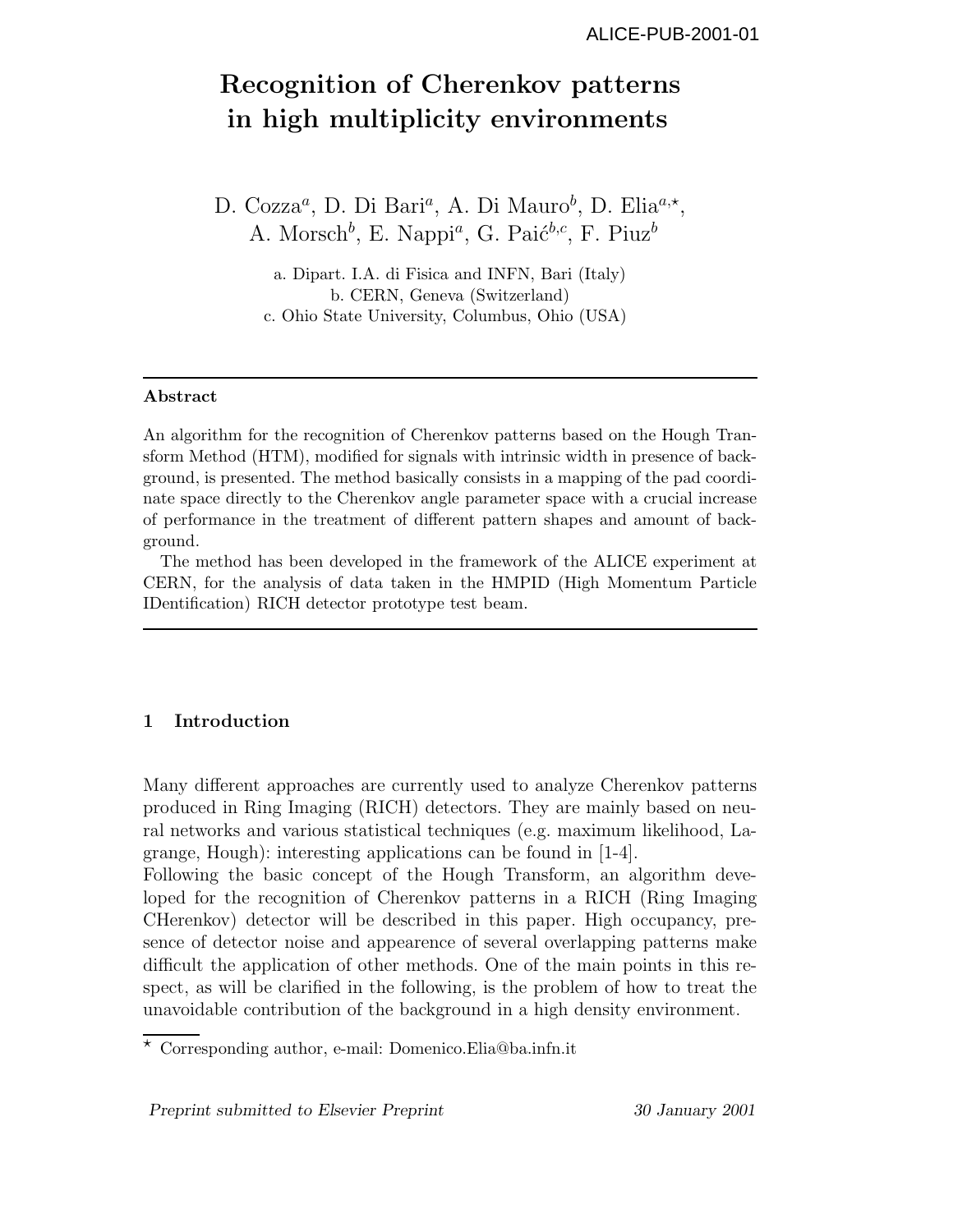This development has been prompted by the study of the performance of the HMPID detector prototype for the ALICE experiment[5]. The detector consists of a single arm RICH based Cherenkov detector, with seven modules  $(1.3)$  $\times$  1.3 m<sup>2</sup> each) arranged in a barrel section at a distance of about 5 m from the beam line. The prototype module, corresponding to  $2/3$  of the final area, has been tested in a hadron beam at the CERN SPS in 1997-1998[6].

#### **2 Pattern recognition in Cherenkov detectors**

The ALICE RICH is a proximity focusing Cherenkov detector: its working principle and main features will be schematically described in the following with the aim to introduce the specificity of the pattern recognition. However the method developed is of general nature and applicable in other detector geometries.

A charged particle traversing the detector (fig.1) can cause the emission of Cherenkov photons in the radiator, which consists of a 10 mm thick layer of liquid  $C_6F_{14}$  (with an index of refraction  $n = 1.2948$  at  $\lambda = 180$  nm, corresponding to the average photon energy in the HMPID): the emission angle with respect to the particle direction is referred to as *Cherenkov angle*. It depends on the particle velocity and the optical properties of the radiator according to the relation  $\cos \theta = 1/n\beta$ .

This means that the process takes place for particle momenta above a defined threshold,  $p_{th}$  [GeV/c] =  $(n^2-1)^{-1/2}$  M ~ 1.22 × M [GeV/c<sup>2</sup>], which depends on the rest mass M of the charged particle. The UV photons are detected by a photodetector, consisting of a conventional MWPC with anode wires of 20  $\mu$ m diameter, 4 mm pitch and 2 mm anode-cathode gap. Finally they convert into electrons on a solid photocathode consisting of a thin layer (500 nm) of CsI evaporated onto a segmented pad plane. The pad size is  $8 \times 8.4$  mm<sup>2</sup>.

The distance between the radiator and the MWPC ("proximity gap") is about 100 mm; the ratio between the radiator thickness and the proximity gap determines the purely geometrical contribution to the achievable resolution. The collection wire electrode placed in the proximity gap, near the quartz window, prevent the electrons released by ionizing particles to enter in the MWPC sensitive volume. The analog pad readout allows to obtain an accurate localization by means of the centroid reconstruction.

The pattern generated by detected photoelectrons on the photocathode will be determined by the track incidence angle; the recognition of the pattern enables to evaluate the Cherenkov angle and hence the  $\beta$  of the particle itself, provided the momentum is known.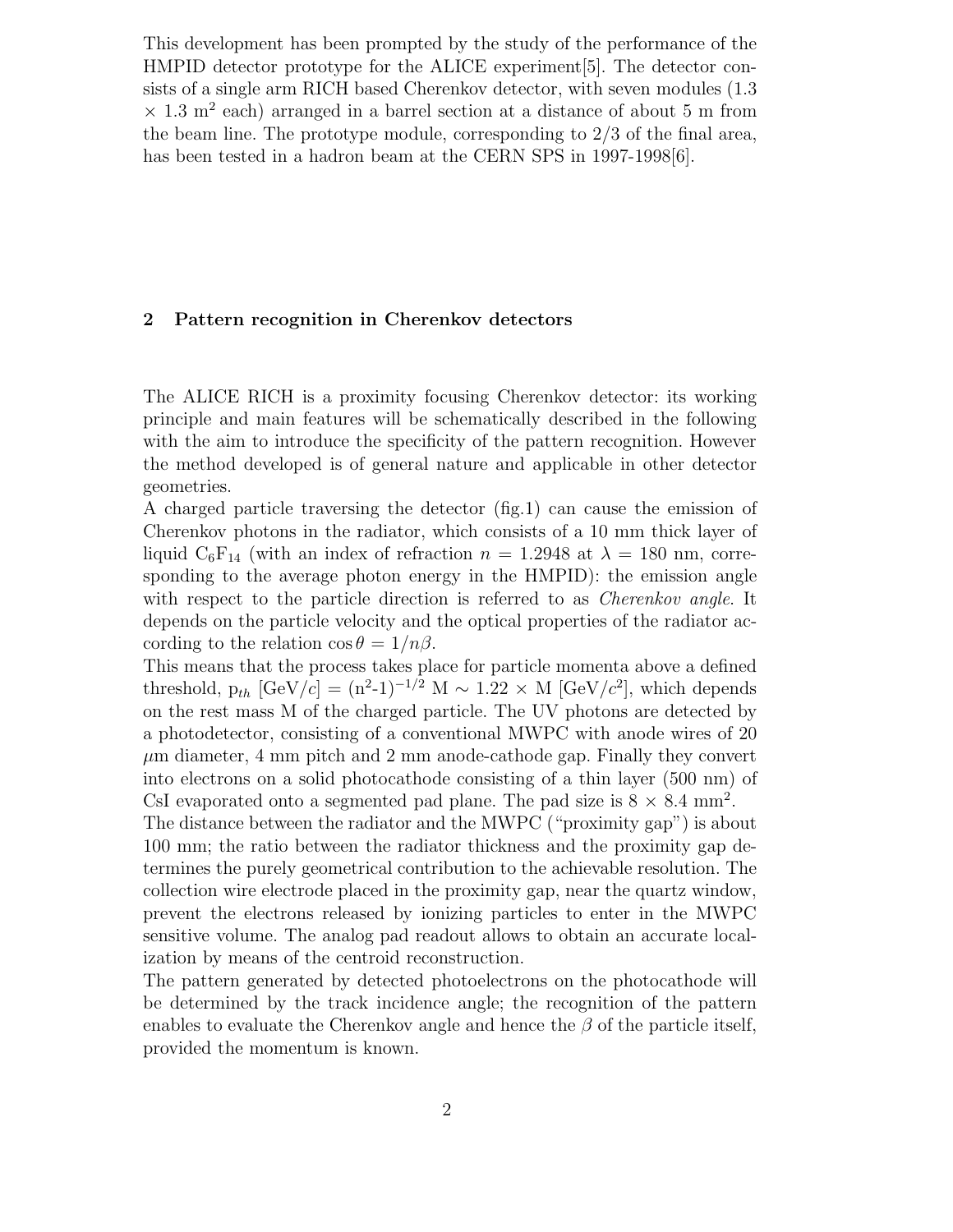#### **3 Principle of the Method**

While in a low density environment the recognition of patterns may be achieved in a number of ways, this is not possible whenever an important background is present, e.g. in the case of many partially overlapping patterns. In that case it is necessary to extract efficiently the signal by a suitable strategy.

The modification of the Hough transform described in the following allows to achieve this pattern recognition by finding maxima in a single-parameter space.

#### 3.1 The Hough transform

The Hough Transform Method (HTM) is an efficient implementation of a generalized template matching strategy for detecting complex patterns in binary images. This is achieved by analysing the parameters which characterize these patterns and looking for local maxima in a feature parameter space[7]. The main advantage of the Hough transform is that it is relatively unaffected by topological gaps in curves and by high noise background in spot-like images[8]. Let us assume that we transform a Cartesian space in a feature space:

$$
\mathbf{x} \to (\mathbf{a}, T(\mathbf{x}, \mathbf{a})) \tag{1}
$$

where **a** is a parameter vector and  $T(x,a)$  its relative transform. For each thresholded contribution of  $T(x,a)$  in the parameter space, the value of a corresponding variable  $HCS(T(\mathbf{x}, \mathbf{a}))$  gets incremented according to the following scheme:

$$
HCS(T(\mathbf{x}, \mathbf{a})) \to HCS(T(\mathbf{x}, \mathbf{a})) + w \tag{2}
$$

This counting procedure defines the function  $HCS(T(\mathbf{x}, \mathbf{a}))$  in the so called "Hough Counting Space". If the incrementation quantity  $w$  is assumed unitary a simple counting of the number of contributions as a function of the feature vector **a** is performed.

Neverthless the incrementation strategy of eq.(2) can be refined further by applying an incrementation function:

$$
w = w(\mathbf{x}, \mathbf{a})\tag{3}
$$

In this way a weighing policy can be applied in order to use other relevant informations associated with a given feature point [9]. The Hough estimator for the feature vector is given by the bin value in HCS with the highest frequency in the parameter space.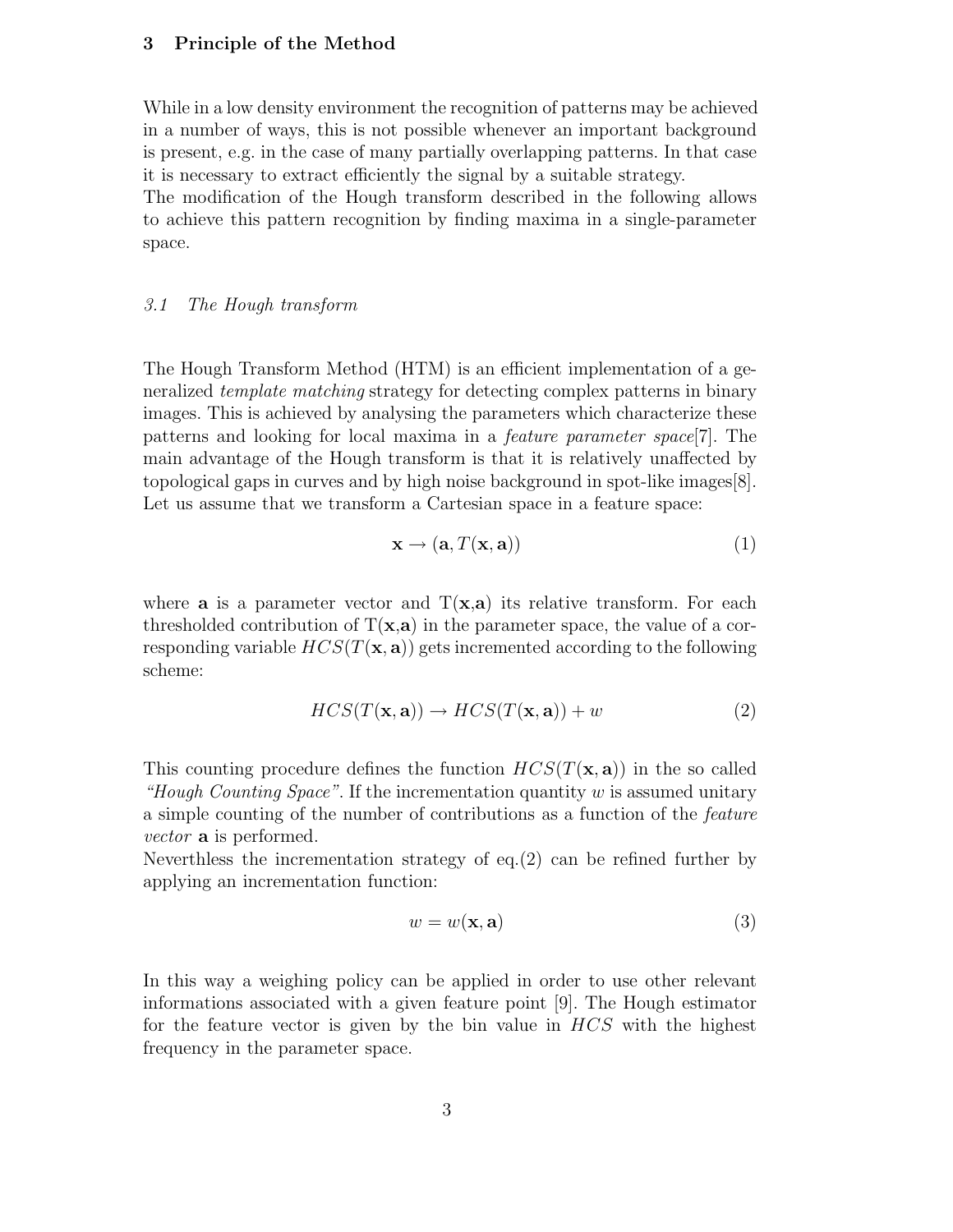#### 3.2 Application of HTM to Cherenkov patterns

In the case of the Cherenkov pattern recognition, the starting point of the analysis is a bidimensional map with the impacts  $(x_p, y_p)$  of the charged particles, impinging the detector plane with known incidence angles  $(\theta_p, \phi_p)$ , and the coordinates  $(x, y)$  of hits due to both Cherenkov photons and background sources. A Hough counting space has to be constructed for each charged particle, according to the following transform:

$$
(x, y) \rightarrow ((x_p, y_p, \theta_p, \phi_p), \eta_c), \tag{4}
$$

Since the feature vector  $\mathbf{a} = (x_p, y_p, \theta_p, \phi_p)$  is provided by the tracking of the charged particle, the transform will reduce the problem to a solution in a one-dimensional mapping space. The  $HCS$  in this case represents the photon Cherenkov angle  $\eta_c$  spectrum and, indeed, a Hough estimator for the Cherenkov angle  $\theta_c$  of the particle is chosen as the highest peak provided by all the photons wich fall in that angle bin. Thus, the  $HCS$  accumulates the contributions from several Cherenkov photons according the expression (2). The analysis procedure can be easily extended and made more effective if the weight function (3) is used to take into account other factors like the background evaluation or the charge contribution for each Cherenkov photon.

The transformation which provides the parameter  $\eta_c$  for a given **a** vector will be described in the next section as the geometrical backtracing algorithm to extract the Cherenkov angle associated to each photon pad.

#### **4 Geometrical backtracing**

Starting from the cluster centroid (or the hit pad position) one has to reconstruct the angle under which the photon causing it could have been emitted if belonging to the chosen track. The procedure implemented to achieve such a result is called "backtracing". The following assumptions are made:

- (1) the origin of 'photons' resulting in the same reconstructed angle is a priori fixed (single point) on the path across the radiator. The position of this point varies, although only slightly, with the polar angle of the photon (because of the absorption in the radiator), being close to the middle of the radiator thickness on the track path as described in more detail later;
- (2) the energy of every 'photon' is assumed to be equal to the mean energy of the photons producing photoelectrons in the ALICE HMPID, i.e. 6.85 eV;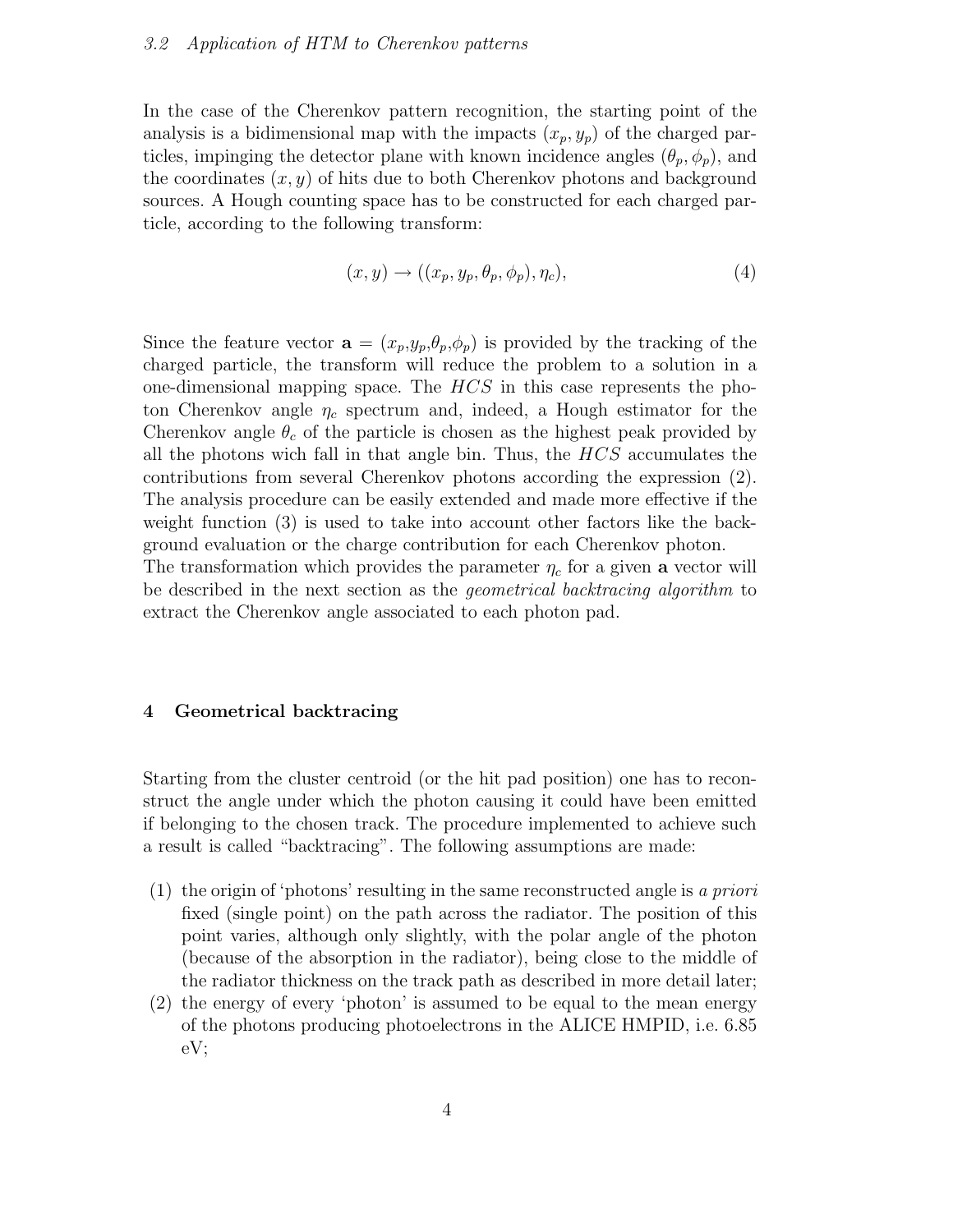In the reference system where the origin is the entrance point of the Minimum Ionizing Particle (MIP) in the radiator (see fig.2), we define:

> $(x_p,y_p) = \text{MIP}$  impact coordinates onto the photocathode  $(\theta_p, \phi_p) = \text{MIP}$  polar and azimuthal angles  $(x,y)$  = impact coordinates of the photon onto the photocathode  $(\theta, \phi)$  = polar and azimuthal angles of the photon  $r_w$ ,  $q_w$ ,  $t_{gap}$  = radiator, quartz and gap widths  $n_f$ ,  $n_q$ ,  $n_g$  = freon, quartz and methane refraction indices.

The azimuthal angle  $\phi$  for the photon can be evaluated, for the first iteration, assuming an average emission depth  $L$  (at the middle of the radiator):

$$
tan \phi = \frac{y - Ltan \theta_p sin \phi_p}{x - Ltan \theta_p cos \phi_p}
$$
(5)

Using this value of  $\phi$  and defining a and R as

$$
a = [(r_w - L) + q_w + t_{gap}] \tan \theta_p
$$
  

$$
R = distance MIP-photon \ impacts \ on \ the \ photocathode
$$

the following equation has to be solved:

$$
R^{2} = [acos\phi_{p} - bcos\phi]^{2} + [asin\phi_{p} - bsin\phi]^{2}
$$
\n(6)

In the eq.(6) b is a function of the polar angle of the photon according to

$$
b = (r_w - L)tan\theta + q_w \frac{n_f sin\theta}{\sqrt{n_q^2 - n_f^2 sin^2\theta}} + t_{gap} \frac{n_f sin\theta}{\sqrt{n_g^2 - n_f^2 sin^2\theta}}
$$
(7)

Therefore the solution of the eq.(6) taking into account the  $(7)$  provides the value of  $\theta$  for the current photon of the MIP.

The emission point  $L$ , is evaluated per each photon, with an iterative procedure: at first  $L$  is taken to be in the middle of the radiator width  $(0.5 \text{ cm})$  and a corresponding value of  $\theta$  is extracted. With this value the most probable emission point  $L(\theta)$  is evaluated as follows. The mean emission distance of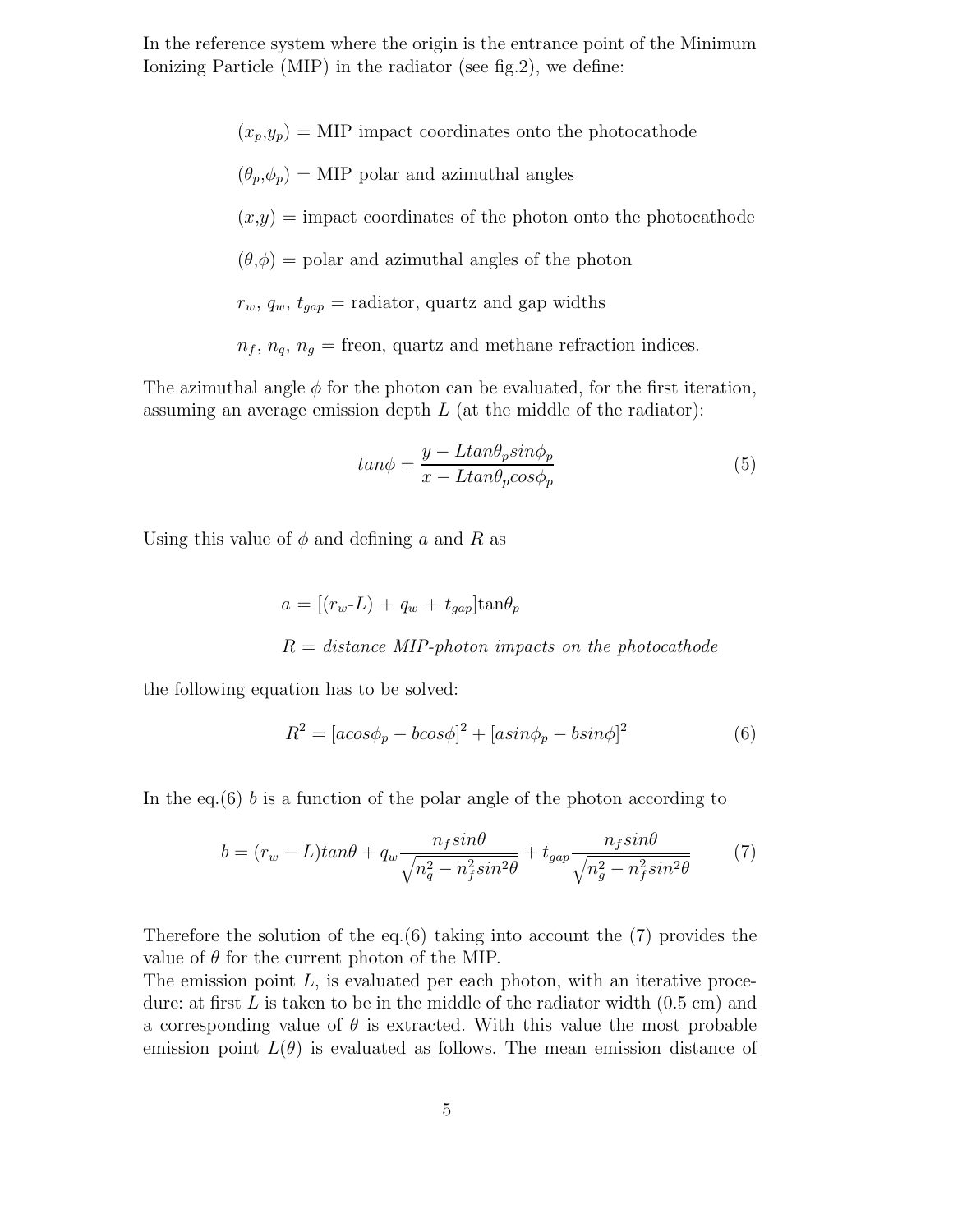photons is given by

$$
\langle l_p \rangle = \frac{\int_0^{\frac{rw}{\cos \theta_p}} l_p T(l_{ph}) dl_p}{\int_0^{\frac{rw}{\cos \theta_p}} T(l_{ph}) dl_p} \tag{8}
$$

where  $T(l_{ph})$  is the transmission coefficient of the freon along the photon path  $(l_{ph})$  in the radiator. This path length is given by

$$
l_{ph} = l_p \frac{\cos \theta_p}{\cos \theta} \tag{9}
$$

so the transmission takes the form

$$
T(l_{ph}) = e^{-l_{ph}/l_{abs}} \tag{10}
$$

In the eq.(10)  $l_{abs}$  is the photon absorption length in the freon, given by  $(-1.8/lnT<sub>o</sub>)$  cm: for 6.85 eV photon energy,  $T<sub>o</sub>$  for 1.8 cm of freon is  $\approx 0.88$ . The projection of  $l_p$  onto the normal to the detector gives the average emission length according to:

$$
\langle L \rangle = r_w - \langle l_p \rangle \cos \theta_p = r_w - l_{abs} \cos \theta + r_w \frac{e^{-\frac{rw}{l_{abs} \cos \theta}}}{1 - e^{-\frac{rw}{l_{abs} \cos \theta}}}
$$
(11)

By using this value as L in the eq.  $(5)$ , again  $\theta$  is calculated: the same procedure is iterated until convergence is reached.

Finally the Cherenkov angle  $\eta_c$  for the photon is calculated by:

$$
cos\eta_c = sin\theta_p cos(\phi - \phi_p) + cos\theta_p cos\theta
$$
 (12)

#### **5 Data samples**

Different sets of data have been used in the development of the algorithm. The main ones have been obtained as an artificial superposition of actual single track (beam) events: in this way we can control the particle density and/or the cathode plane pad occupancy which are fundamental parameters we want to study the method performance in function of. These events have been obtained randomly superimposing a fixed number of single ring events on a pad map of the dimensions of the ALICE prototype module. In such a way, sets of respectively 10, 20, 30, 40 and 50 overlapped events per square meter have been formed, the last density being representative of the maximum expected pad occupancy in the ALICE environment. Inclined tracks and different proximity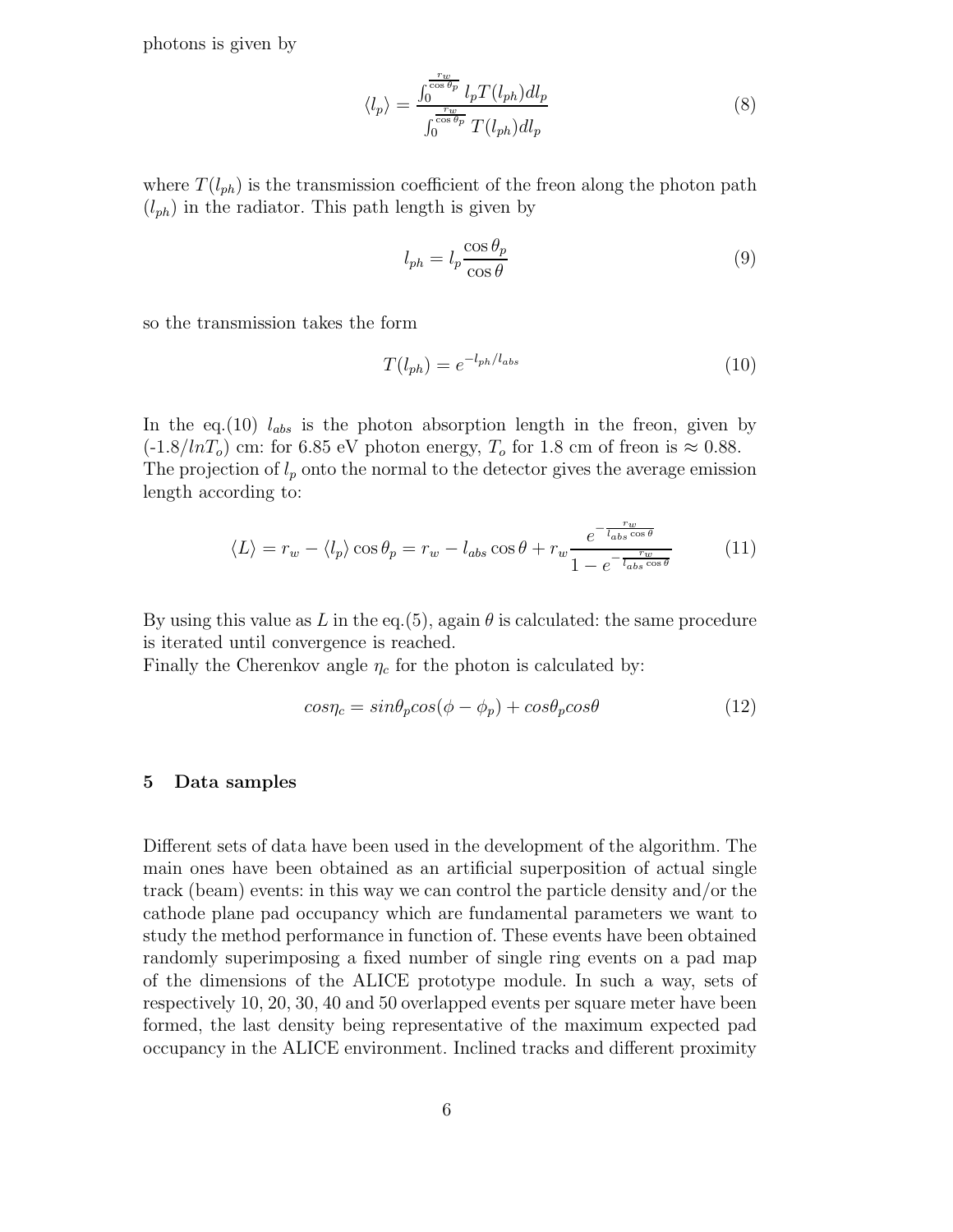gap sizes have been taken into account to understand the influence of the pattern shape and dimension, respectively, on the performance of the method: table 1 resumes the samples of this type used.

| Sample         | ring radius      | density $(p.\text{cles/m}^2)$ | HV     | inc. angle          |
|----------------|------------------|-------------------------------|--------|---------------------|
|                | $155 \text{ mm}$ | $1 \rightarrow 50$            | 2100 V | $0^o$               |
| $\overline{2}$ | $155 \text{ mm}$ | $1 \rightarrow 50$            | 2050 V | $0^o$               |
| 3              | $155 \text{ mm}$ | $1 \rightarrow 50$            | 2000 V | $0^o$               |
|                | $122 \text{ mm}$ | $1 \rightarrow 50$            | 2100 V | $0^o$               |
| 5              | $122 \text{ mm}$ | $1 \rightarrow 50$            | 2050 V | $2.5^o, 5^o, 7.5^o$ |

Table 1: Samples of data from SPS test-beam, used for the analysis.

In fig.3 an example of event at the maximum analyzed density  $(50 \text{ particles/m}^2)$ is shown.

The method has as well been applied to the reconstruction of Cherenkovrings in a multiparticle environment by using simulated Pb-Pb events generated by the HIJING PARAM code. These events, corresponding to the maximum density expected at LHC,  $(dN/dy)_{ch} = 8000$ , have been transported through the ALICE detector by using the GEANT code.

# **6 Photon Cherenkov angle spectra**

The distributions of the Cherenkov angle  $\eta_c$  per photon-pad at four different particle densities are reported in fig.4 (white distributions).

Although at first sight it seems advantageous to use the cluster centroid in the backtracing for better localization, we have observed that the use of the clustering on the hit pads, in case of high density multi-particle events, leads to a clear signal reduction per MIP. The clustering procedure in high density events modifies the topological (ring) reconstruction since it can merge together several photon clusters in a single cluster resulting into a biased centroid location. The net effect is an appreciable reduction of the signal over background ratio in the  $\eta_c$  distribution. For this reason we have analyzed these multi-ring events taking into account only the hit pads, assuming as photon-pad location the middle of the pad itself.

In fig.4 it is clearly shown that the amount of background increases with the the pad occupancy onto the photodetector and, at fixed occupancy, it increases with the Cherenkov angle. We need to treat it some way: its shape would, in fact, tend to bias the Hough procedure of the Cherenkovangle of the ring,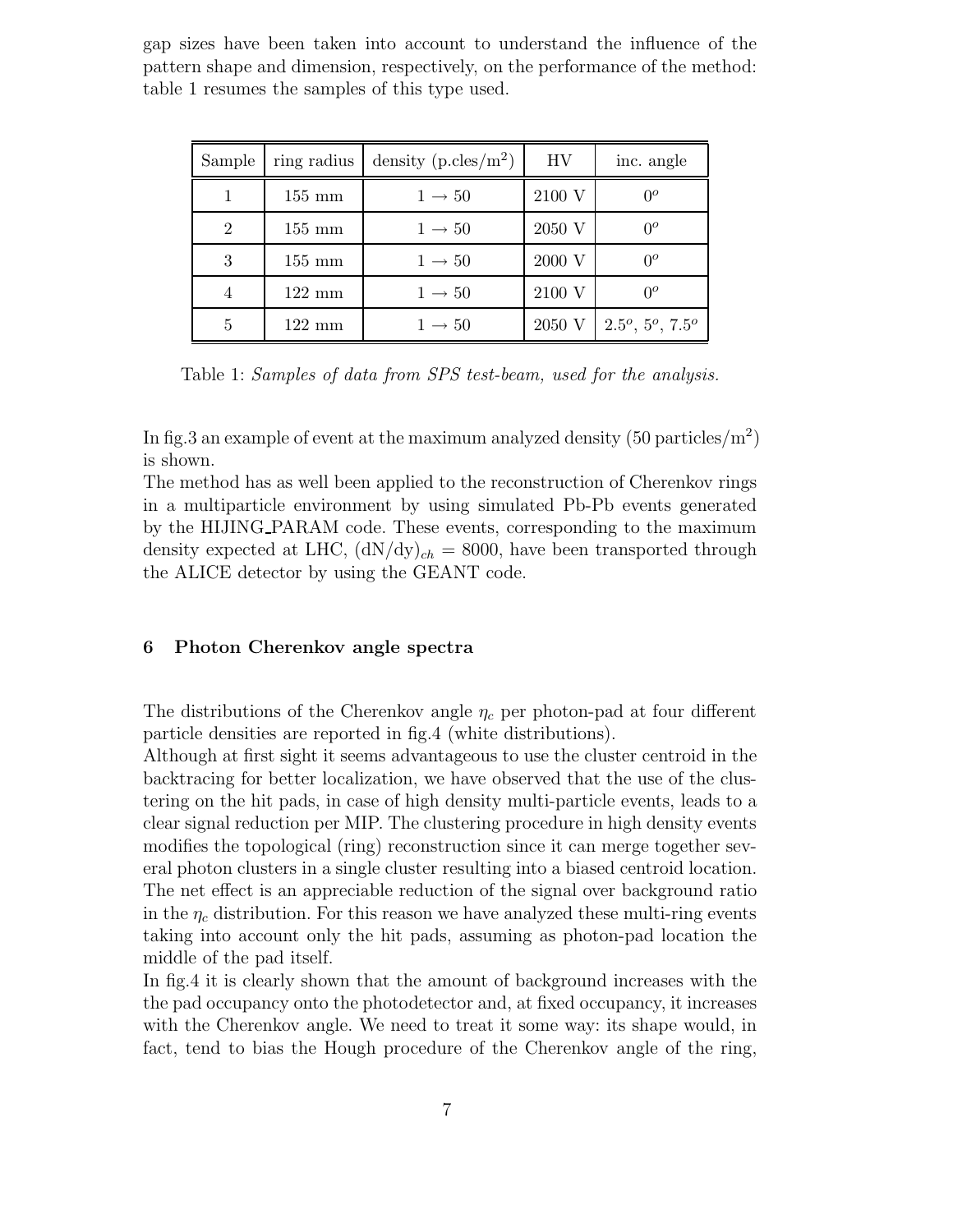forcing it to prefer large values as more likely as the pad occupancy is higher.

#### 6.1 Background description

To describe this background, the following analytical expression

$$
\frac{dN_{bkg}}{d\eta_c} \sim F_{bkg}(\eta_c) = tg\theta(1 + tg^2\theta) \frac{n_{C_6F_{14}}}{n_{CH_4}} \frac{cos\eta_c}{cos\theta}
$$
(13)

can be derived from geometrical considerations. In the eq.(13) the refraction indices  $n_{C_6F_{14}}$  and  $n_{CH_4}$  have been assumed constant and  $\theta$  is the polar angle of the photon at the photocathode given by

$$
n_{CH_4} \, sin\theta = n_{C_6F_{14}} \, sin\eta_c
$$

The eq.(13), derived for normal incidence of the charged track onto the photodetector, is still suitable for small incidence angles as concerned with in the following analysis. It fits well the real background at all particle densities, as shown by the dashed curves in fig.4.

With this analytical form each photon-pad has been weighted according the following procedure. For each analyzed track (MIP impact) the corresponding  $\eta_c$  distribution is calculated. In this distribution we calculate the number of photon-pads  $N_{bkg}$  in a sampling band far from the signal (i.e. with  $\eta_c$  between  $\eta_{bkg}^1 = 0.720$  and  $\eta_{bkg}^2 = 0.760$  rad). So the expected amount of background photon-pads at any  $\eta_c$  can be estimated by means of the (13), as

$$
R_{bkg}(\eta_c)d\eta_c = \frac{F_{bkg}(\eta_c)N_{bkg}}{\int_{\eta_{bkg}^{1}}^{\eta_{bkg}^{2}} F_{bkg}(\eta_c')d\eta_c'}d\eta_c
$$
\n(14)

In the eq.(14)  $d\eta_c$  is 1 mrad: it means that  $R_{bkg}(\eta_c)d\eta_c$  is the expected amount of background photons in 1 mrad bin at the angle  $\eta_c$ . In fig.4 it is clearly shown that the agreement of this estimated background (dashed line) with the background shape at all particle densities is good. The white distribution in each case corresponds to the photon-pad  $\eta_c$  spectrum obtained for all analyzed MIPs. If  $N_{ph}(\eta_c)d\eta_c$  is the  $\eta_c$  spectrum for the MIP under study, to take into account the background, each photon in each bin should be weighted by

$$
W_{bkg}(\eta_c) = 1 - \frac{R_{bkg}(\eta_c)}{N_{ph}(\eta_c)}\tag{15}
$$

The dark distributions in fig.4 have been obtained by entering each photon with the corresponding weight calculated by (15). In this way the background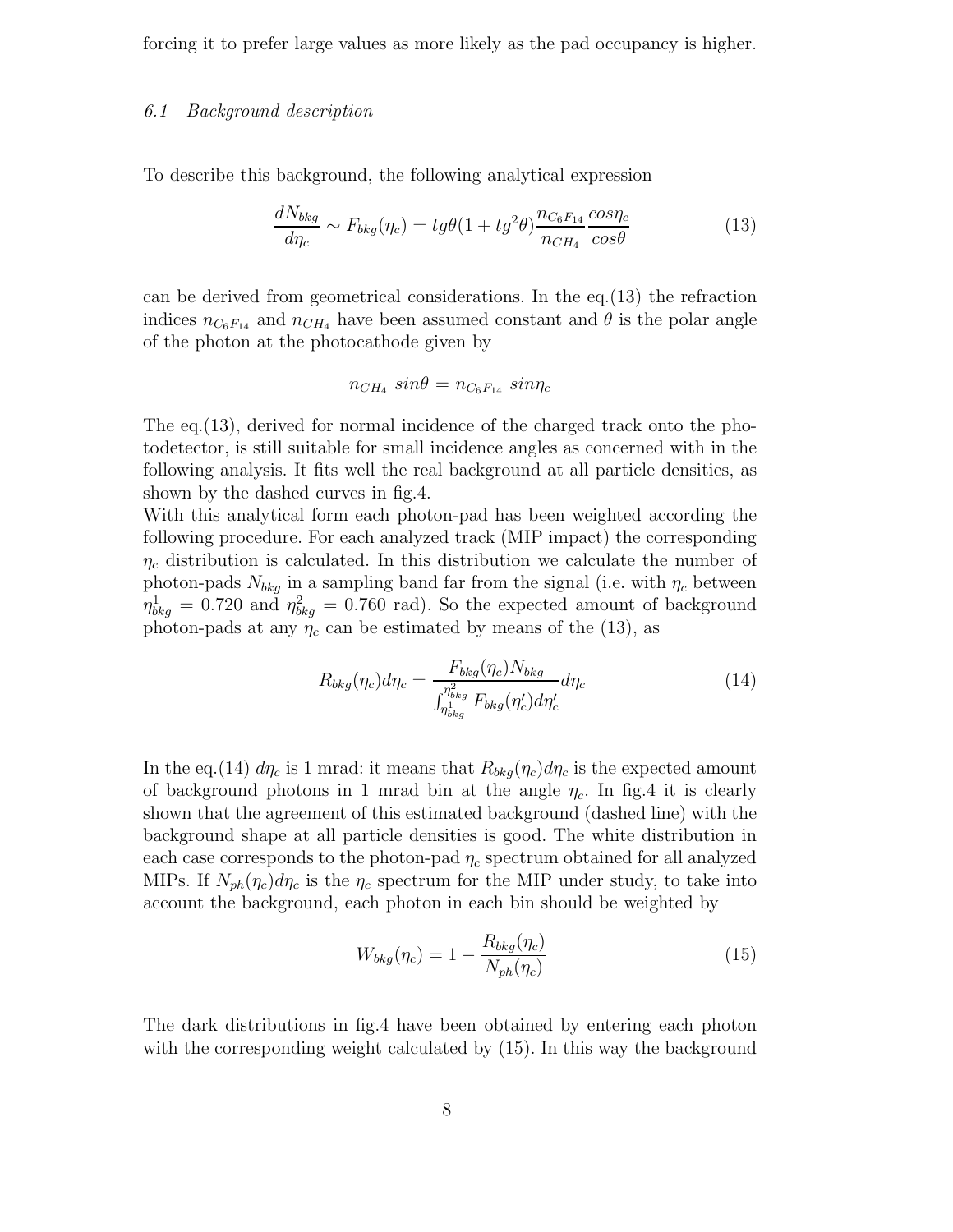contribution has been taken into account so that, a priori, no systematic biasing of the signal will occur in the pattern recognition.

#### 6.2 HTM with correlation bands for signals with intrinsic width

The determination of the mean Cherenkovangle for all the photons associated to a track, as already mentioned, is the final goal of the pattern recognition. The  $\eta_c$  signal observed in fig.4 shows that there is no drastic deterioration of the width of the signal distribution, but the mean Cherenkovangle is influenced by the presence of the background signal. In the following we will describe in details the applied method relying on the Hough transform method modified to accommodate the spread of the signal in the  $\eta_c$  spectrum. Of course the signal seen in a single event is rather small, as shown in fig.5: it requires a complex analysis to extract the mean Cherenkovangle. We have adopted the so-called sliding window approach that will be described in detail later. It consists basically in sliding a window of a width comparable to the width of the Cherenkov signal (in  $\eta_c$ ) over the full  $\eta_c$  spectrum. At each step in the sliding procedure, the total content of the bins falling within the window is counted. The position of the maximum recorded allows, after iterative averaging procedures, for the extraction of the mean angle.

The statistics of photons per each Cherenkov ring is quite small (18 photons in average) and each of them has an intrinsic spread in the corresponding Cherenkov angle. For a better treatment of the signal in the  $\eta_c$  spectrum, the incrementation expression (2) has been modified according to the method described hereafter.

The following integration in the  $\eta_c$  space over a *'sampling band' b* has been applied:

$$
HCS'(\eta_c) = \int_{\eta_c - \frac{b}{2}}^{\eta_c + \frac{b}{2}} HCS(\eta_c') d\eta_c' \tag{16}
$$

which in the discrete case, where  $d\eta_c = 1$  mrad (i.e.  $\eta_c(k) = k \, d\eta_c$ , k integer), transforms into the correlation:

$$
HCS'(\eta_c(k)) = \sum_{i=\eta_c(k)-\frac{b}{2}}^{\eta_c(k)+\frac{b}{2}} HCS(i)
$$
 (17)

This integration analitically provides a smoothing of the HCS function which has been proved to reduce the statistical fluctuations in the peak position. The HCS has been calculated using  $w = W_{bkg}(\eta_c)$  defined by eq.(3) as the incrementation function. The sampling band in the correlation has been de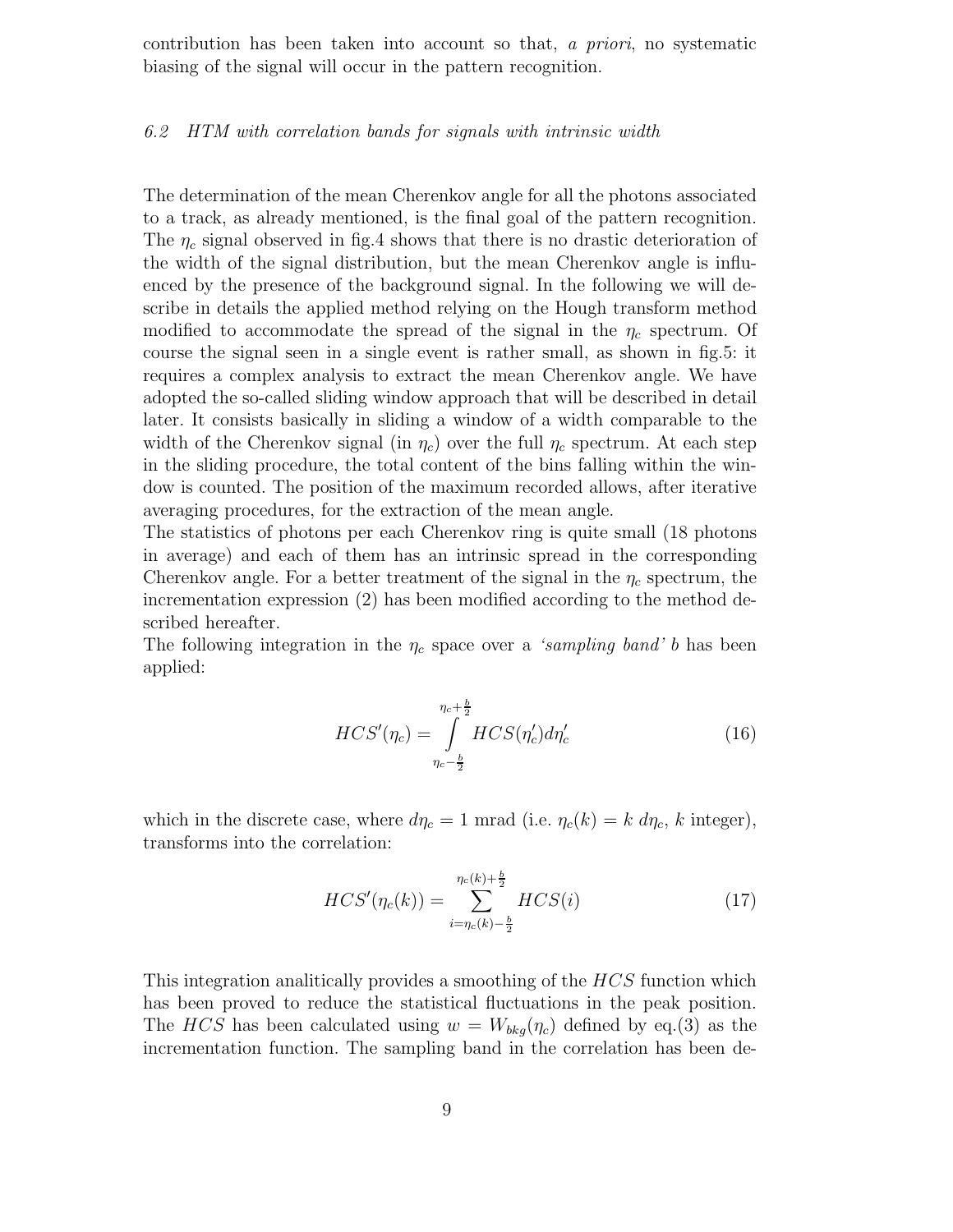termined by the analysis as 40 mrad (corresponding to about 3 sigmas of the experimental signal distribution) to get in the end the best Cherenkov angle resolution.

# **7 HTM application results**

The output response of the Hough analysis procedure, per each MIP, consists of the photon–pads whose  $\eta_c$  angle correspond to the counts falling into the Hough selected band: we call those "Hough photon-pads" and their number will be indicated by  $N_{ph}^{Hough}$ . Since in the overlapped multi-ring events the identity of each photon–pad is known (i.e. we know, for each photon, the MIP to which it belongs), we can estimate that the average fraction of "original" Cherenkov photon–pads in the Hough selected band is around  $70\%$  at the highest particle density analyzed.

Furthermore the band selection performed by the Hough method takes into account the background: then for each *Hough selected photon-pad* a background related weight is also available. Finally, the pattern recognition provides this global output:

$$
N_{ph}^{Hough} \qquad (\eta_c(i), W_{bkg}(\eta_c(i)), \qquad i = 1, N_{ph}^{Hough})
$$

The mean Cherenkov angle is then:

$$
\langle \theta_c \rangle = \frac{1}{W_{tot}} \sum_{i=1}^{N_{ph}^{Hough}} W_{bkg}(\eta_c(i)) \eta_c(i) \qquad W_{tot} = \sum_{i=1}^{N_{ph}^{Hough}} W_{bkg}(\eta_c(i)) \quad (18)
$$

and the calculation is iterated, discarding photon-pads with  $\eta_c$  by more than a defined number of sigmas from the  $\langle \theta_c \rangle$  value. Finally, by iteration the best estimate for the current Cherenkov angle  $\theta_c$  is obtained.

# 7.1 ALICE HMPID test beam data analysis

As a first example of application of the method we report in the following the results obtained for the Cherenkovangle reconstruction in the multi-ring environment of data samples in table 1: they represent a natural test of the algorithm performance since both the pad occupancy and background levels are controlled.

In fig.6(a) the  $\theta_c$  distribution at 50 particles/m<sup>2</sup> is shown while fig.6(b) illustrates (open triangles) the behaviour of the angle resolution versus particle density. The same analysis procedure has also been applied for event samples (2) and (3) in table 1, i.e. overlapped beam events collected at the SPS H4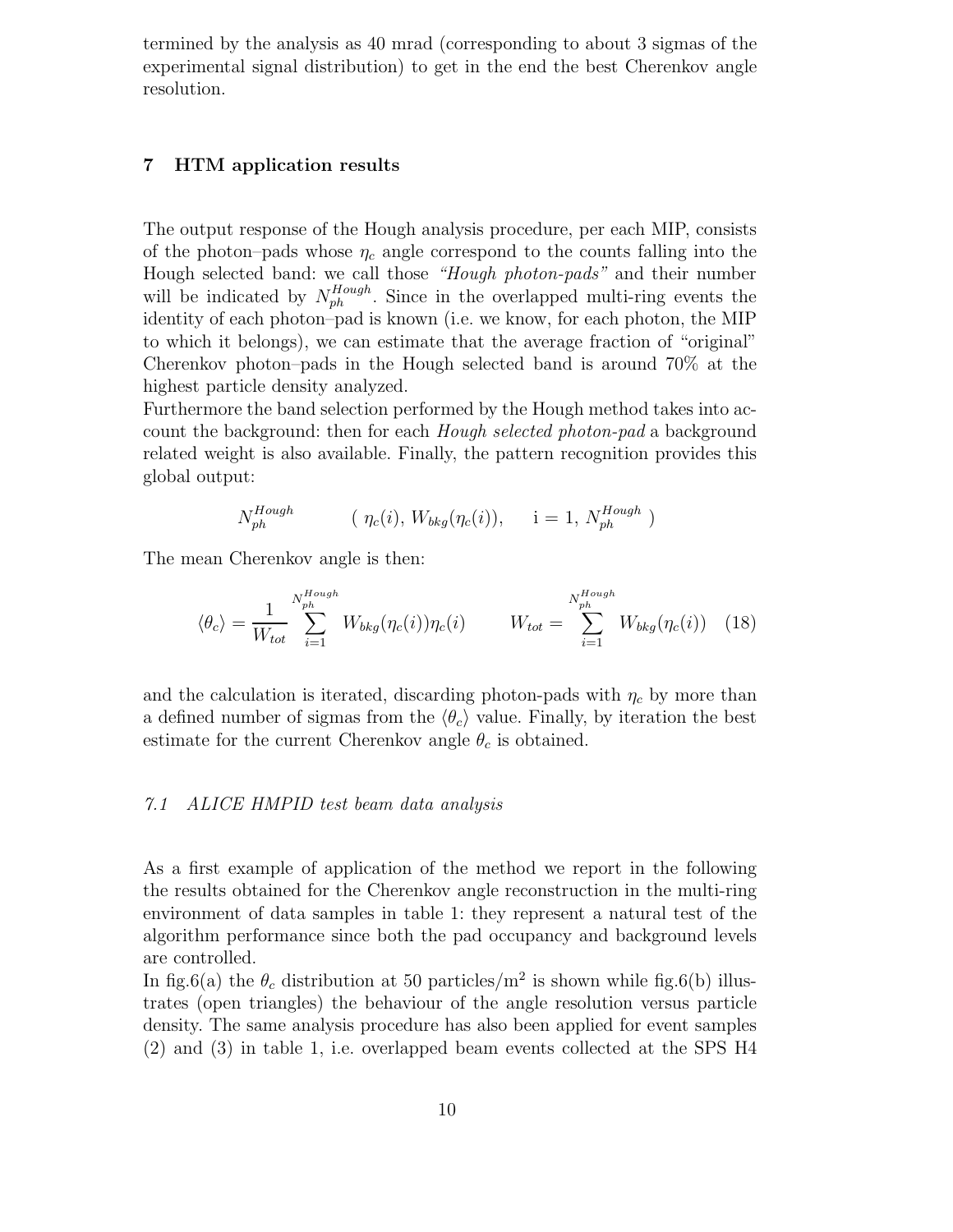beam at different high voltages on the multiwire chamber (RICH-HV) going from 2100 V to 2050 V and 2000 V: the results are summarized in fig.6(b). No significant difference is observed for the two higher HV values, while a degradation is observed at 2000 V, probably due to some photon losses at that voltage.

The behaviour of  $\sigma_{\theta_c}$  versus particle density is reported in fig.7(a), where the results for samples (1) and (4) are compared. The better resolution obtained for smaller R reflects the fact that the overlap of different patterns is smaller for smaller rings, hence the underlying noise background contribution is smaller. The analytical relation between the Cherenkovangle resolution and the corresponding momentum limit for  $3-\sigma \pi - K$  separation is plotted in fig.7(b): it can be noted that the performance of the method provides a track by track  $\pi$ -K identification up to more than 2.5 GeV/c for the most violent events anticipated in ALICE. Assuming the mean multiplicity of the recorded events to be about half the maximum value, the present analysis sets the  $3-\sigma \pi$ -K separation value to  $\sim 3 \text{ GeV}/c$ .

The performance of the method has also been tested for tracks hitting the photocathode with some angle with respect to the normal direction (samples (5) in table 1). In fig.8 examples of rings produced by those tracks are shown. This analysis has been performed rejecting  $1/4$  of the ring fiducial area for  $2.5^{\circ}$ and  $5^{\circ}$  and  $1/3$  for  $7.5^{\circ}$ , as illustrated in fig.8. At present those cuts allow to reach the best angle resolutions by removing, from the analysis, regions with high background contamination in the Cherenkov signal.

Finally fig.9 shows the evolution of the angle resolution going from normal incidence to  $7.5^{\circ}$ , which is close to the maximum expected in ALICE for the present HMPID design[2].

#### $7.2$  GEANT simulated data analysis

The performance of the method has also been evaluated with the detector simulation code GALICE[10]. One central Pb-Pb event (∼13% of pad occupancy) has been fully simulated in the ALICE setup by generating the primary particle flux with the HIJING event generator (fig.10), while secondary charged and neutral particle fluxes at the radial position of the RICH were simulated with FLUKA[11].

A single ring at a time has been generated and imbedded in the simulated Pb-Pb event: in this way  $\pi$ , K and p with different momenta, impinging one of the HMPID modules[2] at normal incidence, have been inserted in the background, with the Cherenkov ring assumed to be completely inside the sensitive area of the RICH photocathode. Fig.11 shows the distributions of the reconstructed  $\eta_c$  Cherenkov angle for  $\pi$ , K and p at 2 and 3 GeV/c momenta, separately.

The Cherenkov angle resolution has been found in complete agreement with the estimates obtained by using the overlapped data at the maximum occupancy, at least for saturated particles (all the pions above  $1 \text{ GeV}/c$  for in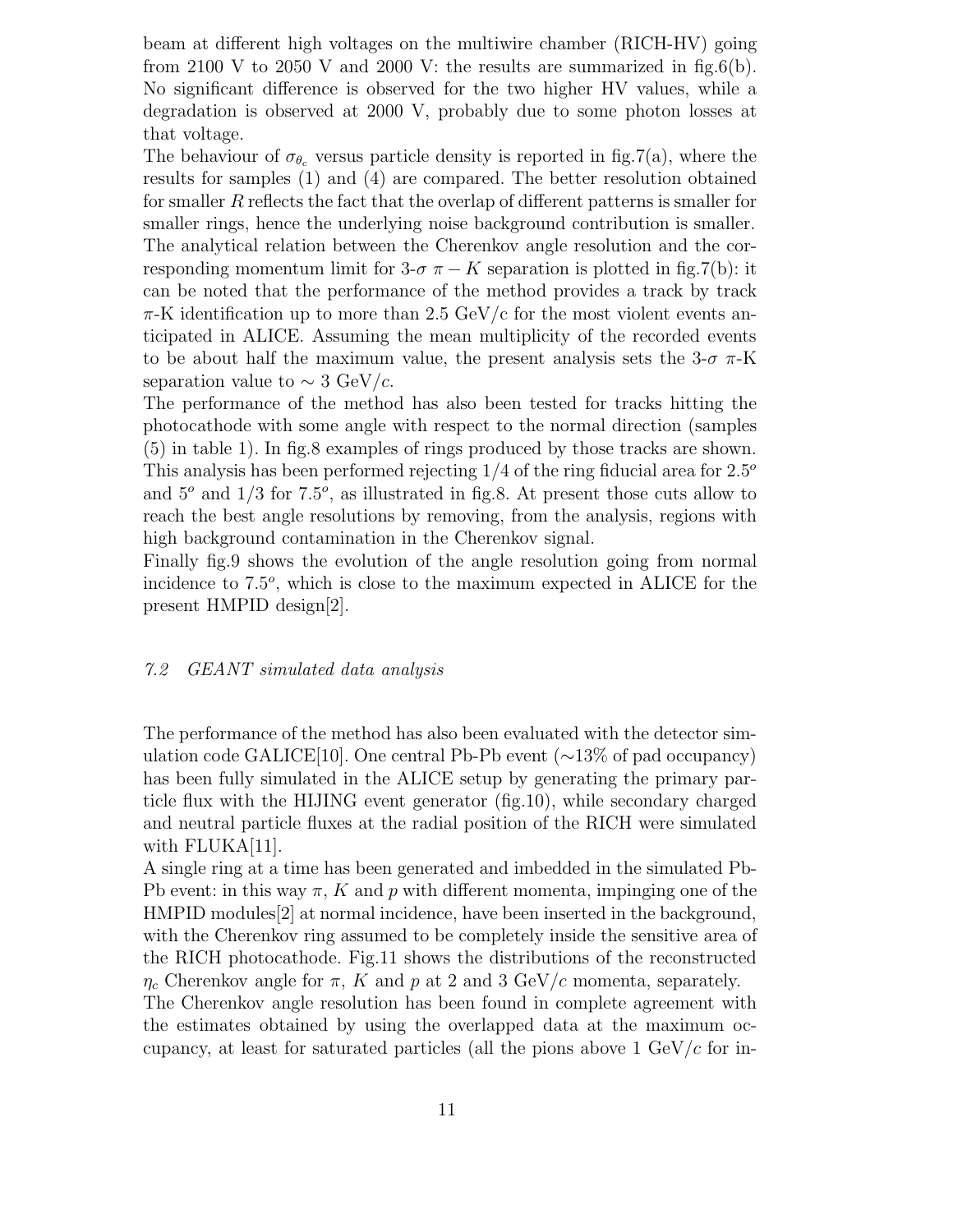stance) since this situation is directly comparable with the full developed rings (beam particles) superimposed to build samples of table 1. The behaviour in function of particle momentum and specie is described in the next subsection.

# 7.3 Efficiency and contamination estimates

The pattern recognition performance for the three particle species has been evaluated by means of a study of particle identification efficiency and contamination: this allows to better understand the angle reconstruction and particle identification capability in function of the particle momenta.

If  $N_i^{found}$  is the number of the reconstructed rings with  $\eta_c$  in a selected range for a given particle, while  $N_i^{tot}$  is the number of the total simulated rings, then the efficiency  $\mathrm{Eff}_i$  and contamination Cont<sub>i</sub> have been defined as follows:

$$
Eff_i = \frac{N_i^{found}}{N_i^{tot}} \qquad Cont_i = \frac{N_i^{found} + N_k^{found}}{N_i^{found} + N_j^{found} + N_k^{found}} \qquad i \neq j \neq k \quad (i = \pi, K, p)
$$

where the expected particle production ratios, estimated with HIJING, have been applied to calculate  $\text{Cont}_{i}[12]$ . The cuts made in the analysis reflected the best compromise between a good efficiency and a low contamination and are only indicative since in the experiment they will depend on the physics signal under study. Fig.12 shows efficiencies and contaminations as a function of particle momentum evaluated for  $\pi$ , K and p in the ranges 1.5÷4, 1.5÷3 and  $2\div 5$  GeV/c respectively.

The contamination in the pion sample is well below  $10\%$  at  $80\%$  efficiency over the momentum range of interest. For kaons the effect of the much larger amount of pions in the expected physical ratio reflects in a larger contamination: to keep it reasonably small one has to lower the efficiency. The efficiency for protons is ∼50% at low momenta (near to the momentum threshold) due to the low number of emitted photons, making more difficult the pattern recognition.

#### **8 Summary and conclusions**

A pattern recognition method based on a modification of the Hough Transform has been described. The algorithm has been applied to the study of data taken in a test beam at CERN SPS with the ALICE HMPID prototype. The performance of the method, applied to the recognition of the Cherenkov patterns in a RICH detector, has been studied in function of the increasing number of single patterns on the bidimensional map (*particle density*) and in function of their individual shape (from *circular* to *elliptical* depending on the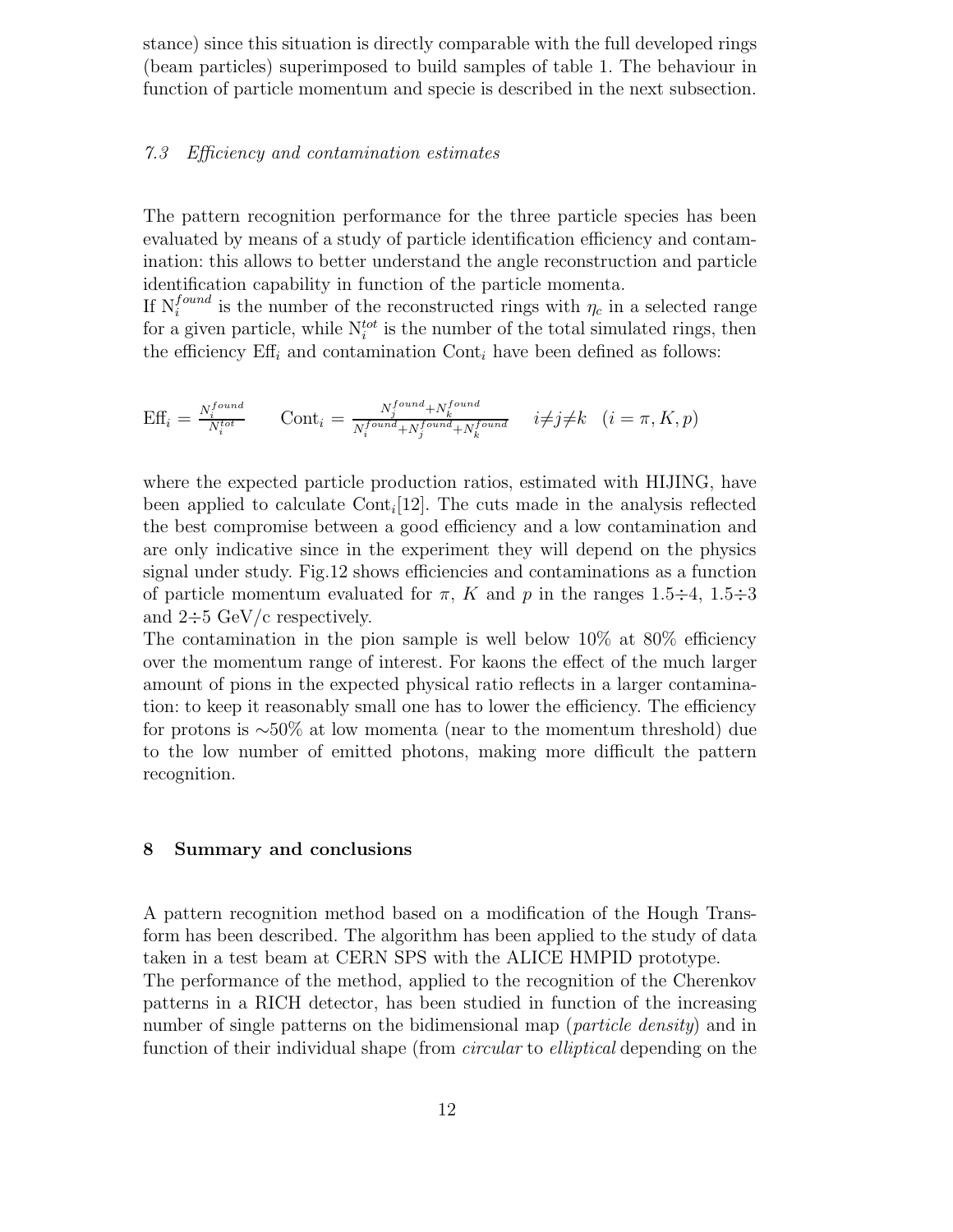track incidence angle at the detector plane).

Even when applied to simulated high track density events the method looks promising: results for occupancies up to  $\sim 13\%$  (corresponding to the maximum total particle density expected in the ALICE detector) have been presented.

A detailed study of the reachable efficiency/contamination level has been also carried out, by using a full GEANT simulation of a high density Pb-Pb event expected at LHC.

# **Acknowledgements**

We are specially grateful to M. Davenport and P. Martinengo for their competent contribution to test beam data takings.

## **References**

- [1] A. Di Mauro et al., Nucl. Instr. and Meth. Phys. Res., A343(1994), 284.
- [2] M. Benayoun et al., Nucl. Instr. and Meth. Phys. Res., A426(1999), no.2-3, 283.
- [3] M. Shiozawa, Nucl. Instr. and Meth. Phys. Res., A433(1999), no.1-2, 240.
- [4] R.W. Forty et al., Nucl. Instr. and Meth. Phys. Res., A433(1999), no.1-2, 257.
- [5] ALICE Collaboration, *Technical Proposal*, CERN/LHCC 95-71.
- [6] ALICE HMPID Group and Collaboration, TDR 1 *Detector for High Momentum PID*, CERN/LHCC 98-19.
- [7] D.S. McKenzie, S.R. Protheroe, Pattern Recognition 23, No. 3/4, 283-290, (1990).
- [8] E. Nappi, F. Posa and G. Tomasicchio, Computer Physics Communications, North Holland 66, 293-307, (1991).
- [9] D. H. Ballard, Pattern Recognition 13, No. 2, 111-122, (1981).
- [10] N. van Eijndhoven, Internal Note ALICE/95-44.
- [11] http://AliSoft.cern.ch/offline.
- [12] K. Eggert and A. Morsch, CERN/AT 95-01 and CERN/ALICE 95-05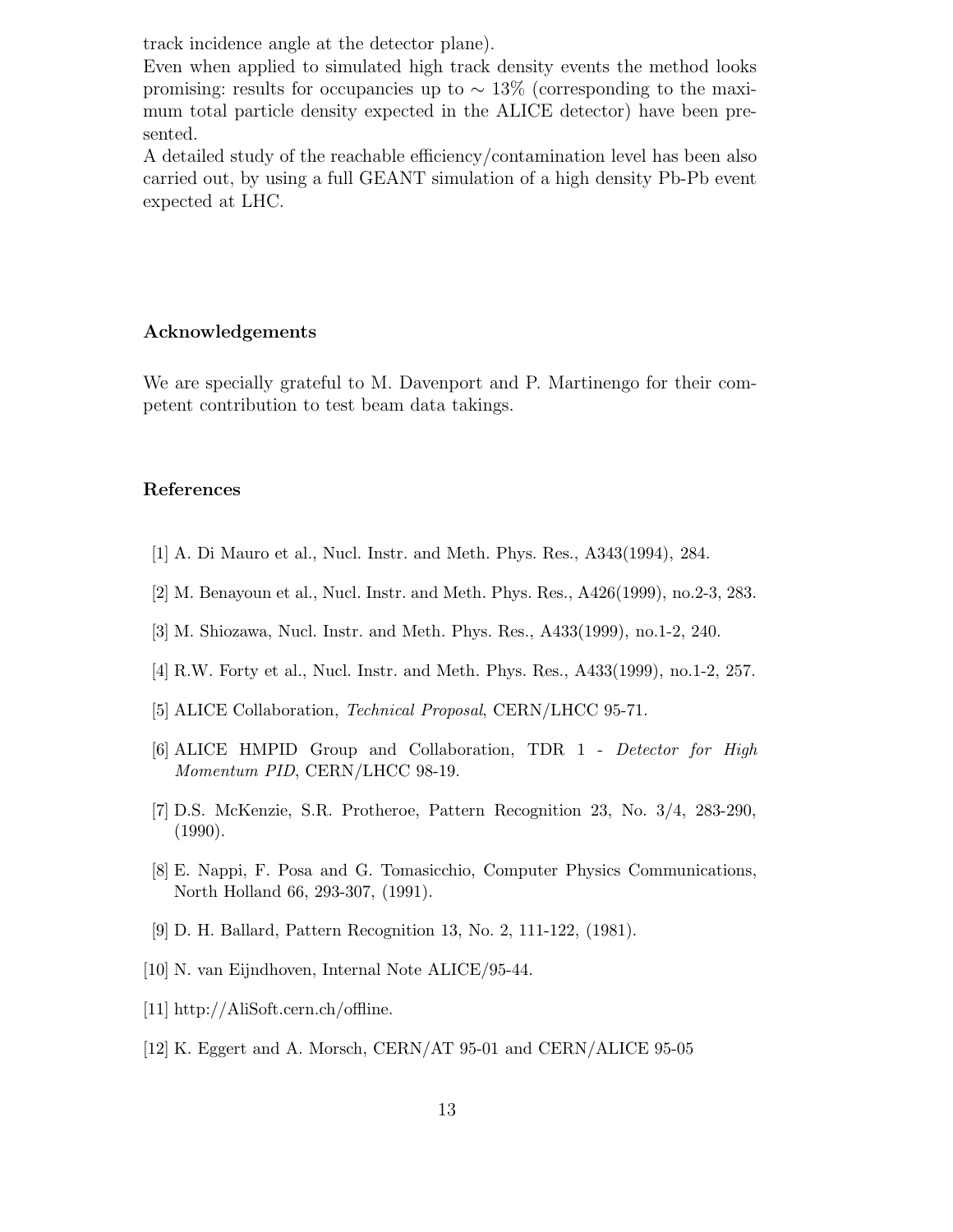# **Figure caption**

Fig. 1: Schematic drawing of the ALICE-HMPID detector.

Fig. 2: Reference system used in the backtracing.

Fig. 3: Detector map for an event at 50 p.cles/ $m^2$ .

Fig. 4: Distributions of  $\eta_c$  per photon-pad at different particle densities, with the estimated background (dashed) and after the weighting procedure (dark) for sample (1).

Fig. 5: Distributions of  $\eta_c$  per photon-pad for single MIPs in sample (1) at 50 particles/m<sup>2</sup>.

Fig. 6: Final Cherenkov angle distributions per MIP at 50 p.cles/ $m^2$  for sample  $(1)$   $(a)$  and sigma evolution with density for samples  $(1)$ ,  $(2)$  and  $(3)$   $(b)$ .

Fig. 7: Cherenkov angle resolution versus density at different radii (a) and momentum limit vs.  $\sigma_{\theta}$  relation (b).

Fig. 8: Examples of rings for inclined tracks.

Fig. 9: Angle resolution as a function of the track incidence.

Fig. 10: Left: hit map of central HMPID module in ALICE generated with the GALICE package for one Pb-Pb central event  $(dN/dy=8000)$ . Right: a detailed of the previous hit map showing the region where the generated ring has been merged to the event (the ring pads are in black).

Fig.11: Distributions of reconstructed Cherenkov angle  $\eta_c$  for 1000 of  $\pi$ , K and p at two different momenta.

Fig.12: Efficiencies and contaminations as a function of momentum.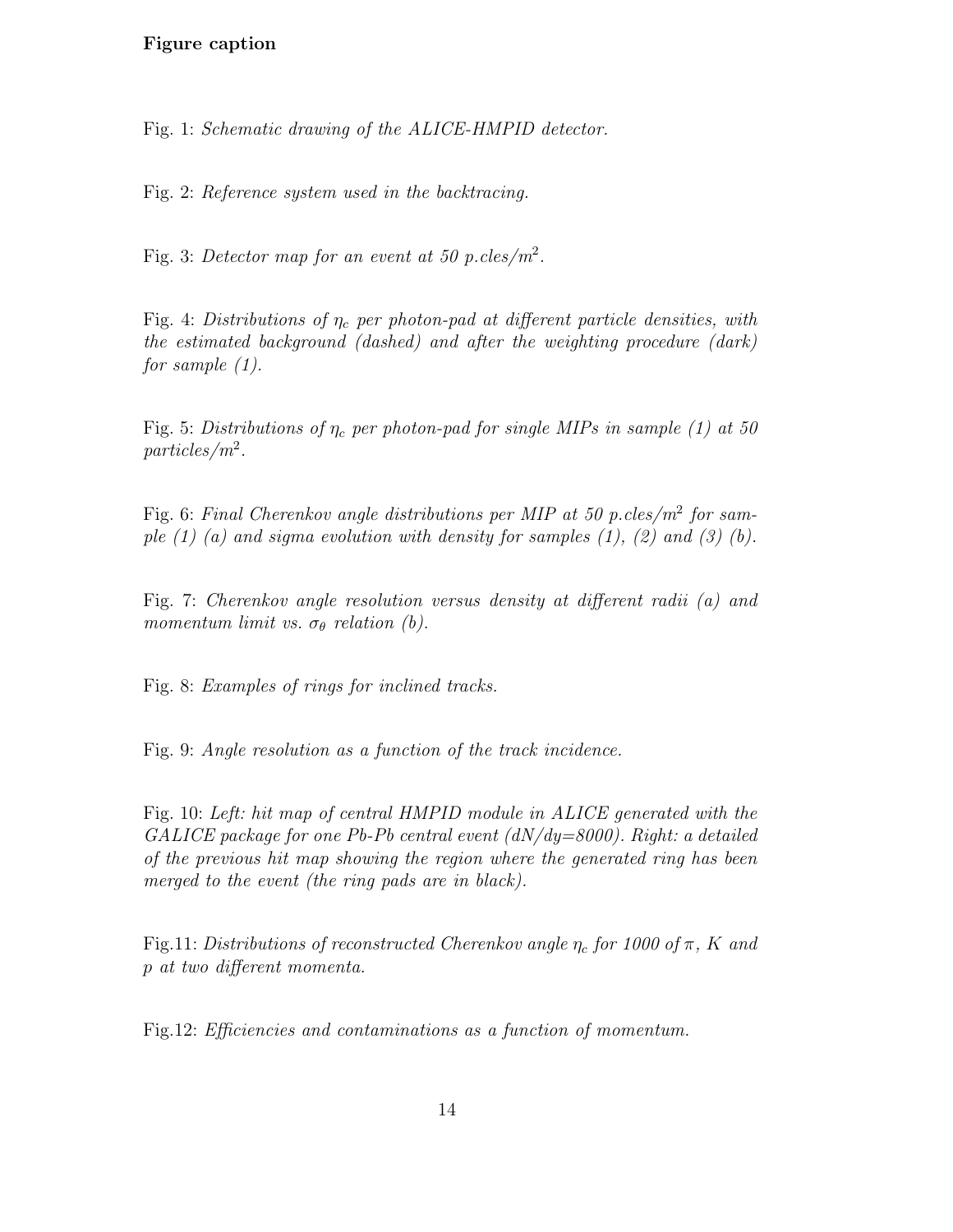

Fig. 1.



Fig. 2.



Fig. 3.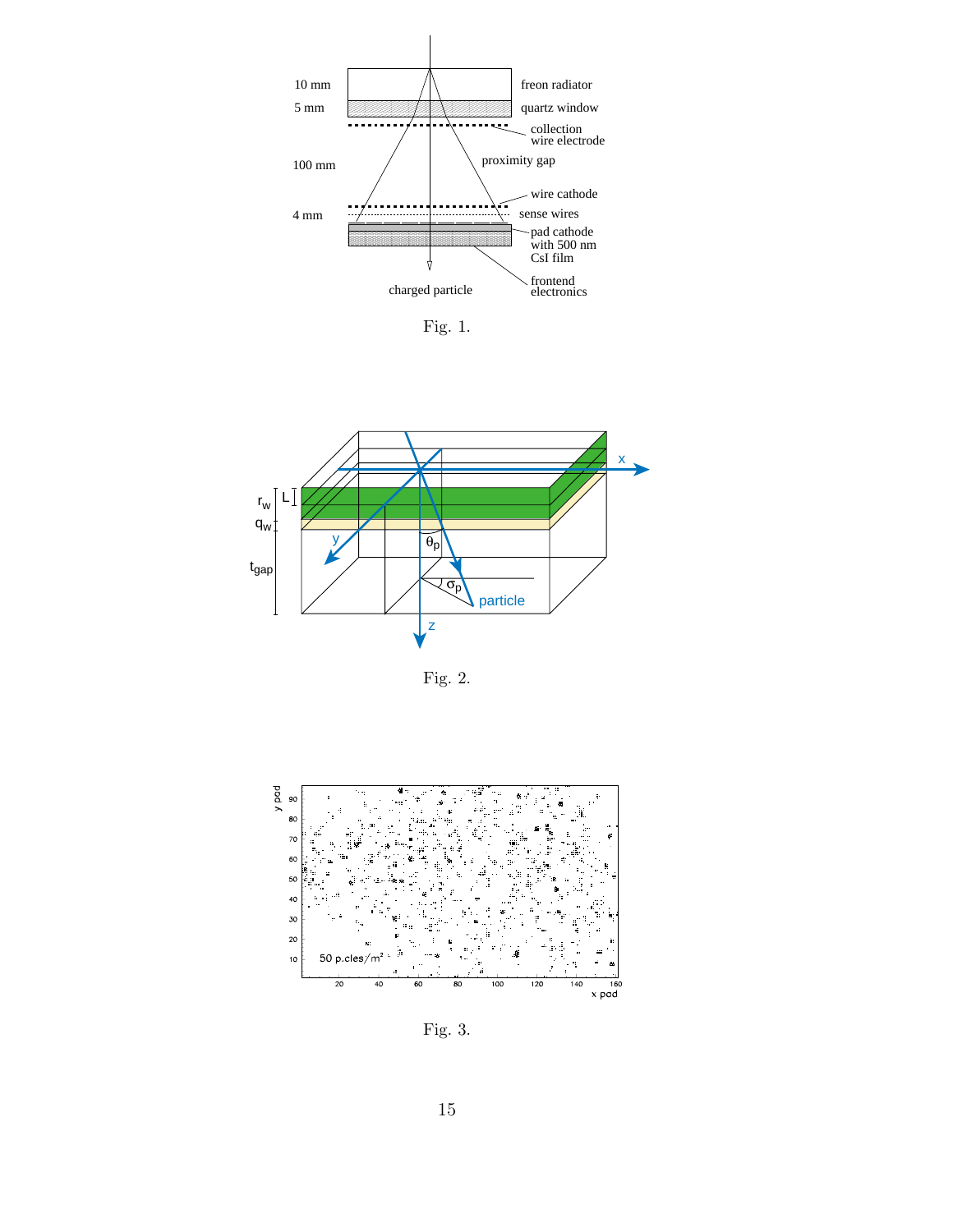



Fig. 6.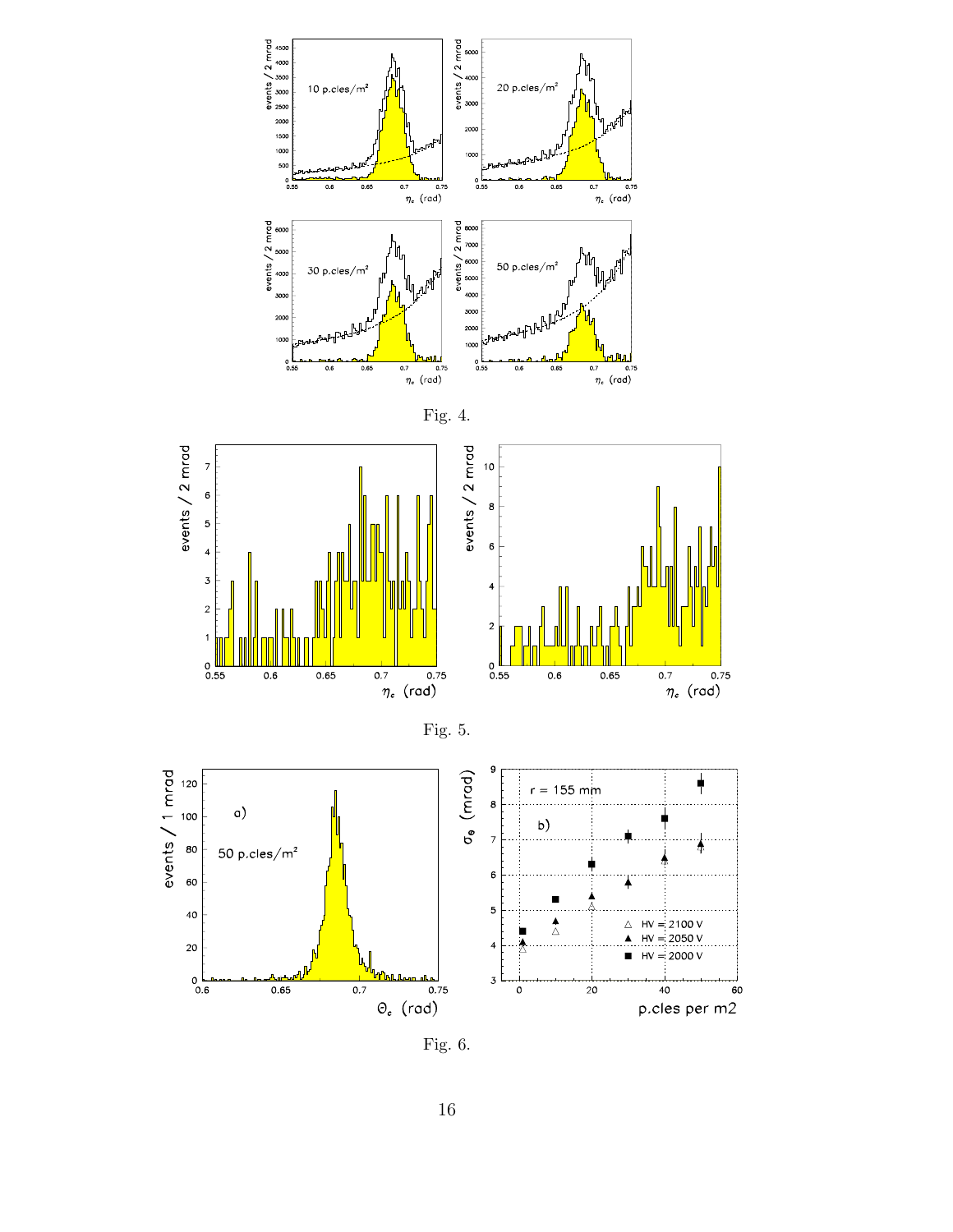





Fig. 8.



Fig. 9.